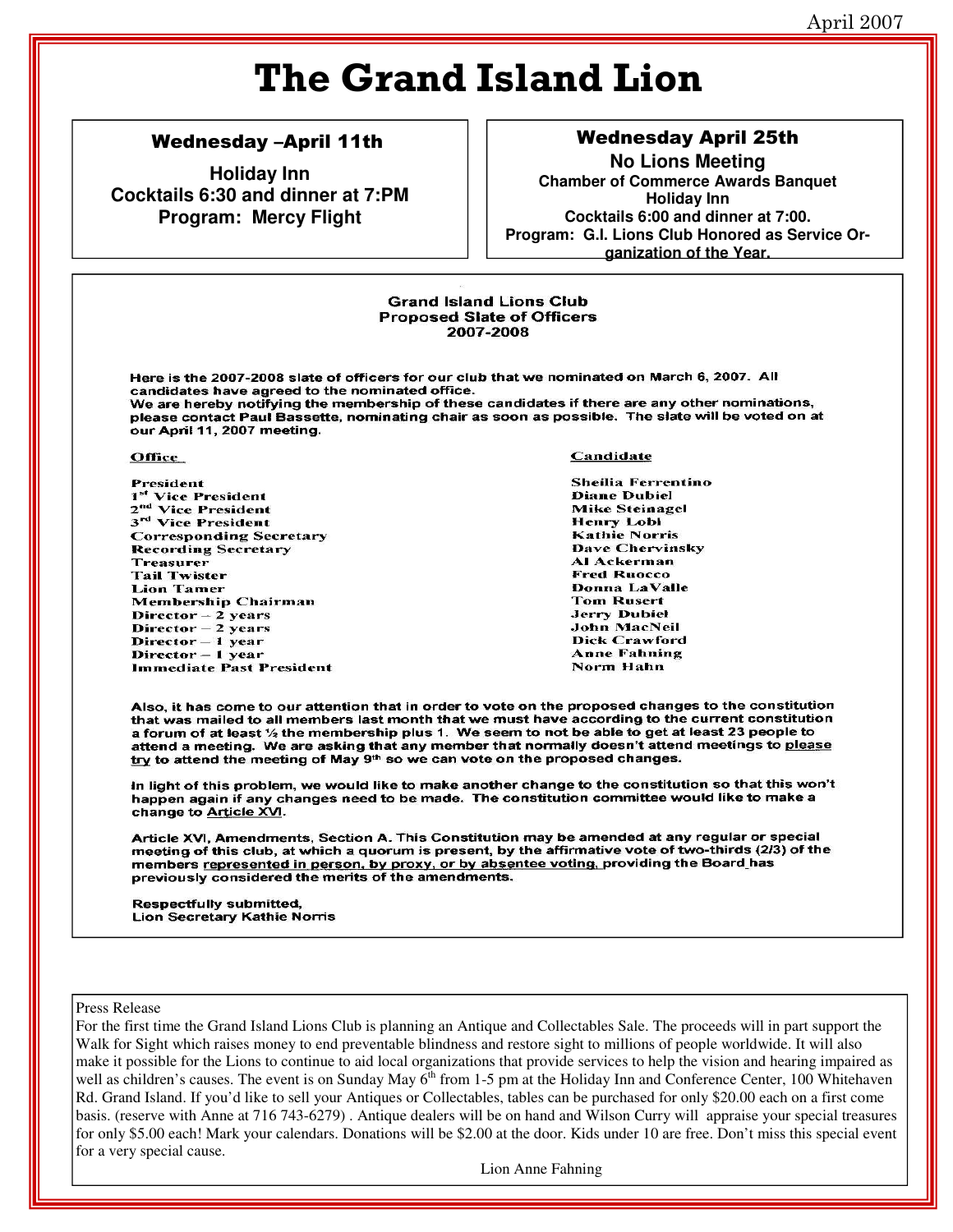







## **Grand Island Lions Club Antique and Collectables Sale and appraisal**



Holiday Inn and Conference Center 100 Whitehaven Rd. Grand Island NY 14072



If you'd like to sell your Antiques or Collectables, tables can be purchased for only \$20.00 each on a first come basis. (Reserve with Anne at 716-743-6279). Antique dealers will be on hand and Wilson Curry will appraise your special treasures for only \$5.00 each! Mark your calendars. Donations will be \$2.00 at the door. Kids under 10 are free.

The proceeds will in part support the Walk for Sight, which raises money to end preventable blindness and restore sight to millions of people worldwide. It will also make it possible for the Lions to continue to aid local organizations that provide services to help the vision and hearing impaired as well as children's causes.